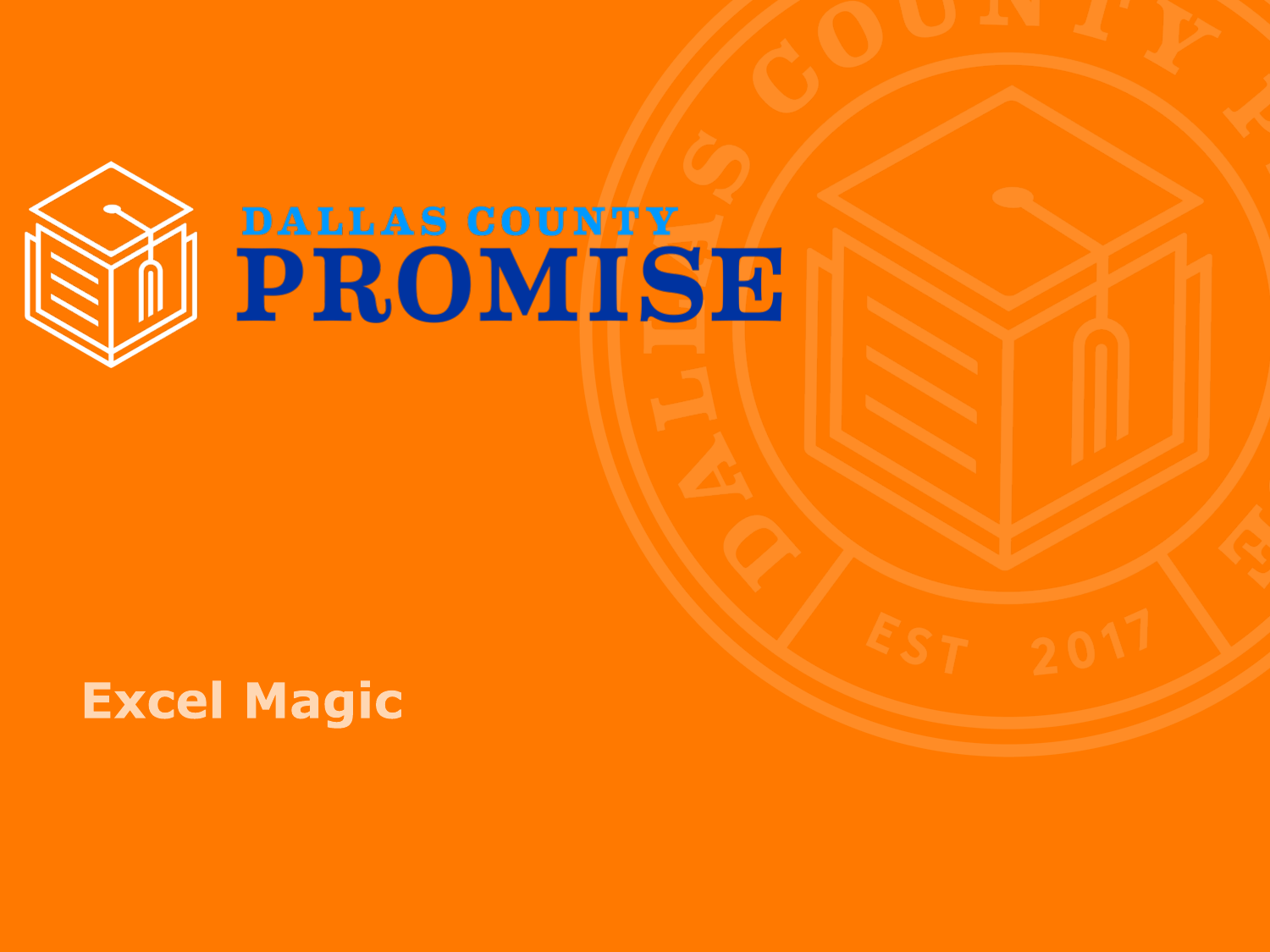### Common shortcuts and functions for college advisors

#### **Key Shortcuts/Functions:**

SF.

| <b>To Do This</b>                                     | <b>Press This (PC)</b>                                                               | <b>Press This (Mac)</b>                   |  |  |  |
|-------------------------------------------------------|--------------------------------------------------------------------------------------|-------------------------------------------|--|--|--|
| <b>Filters</b>                                        | $Ctrl + Shift + L$                                                                   | Command $+$ Shift $+$ F                   |  |  |  |
| Select whole<br>column/row up to<br>last nonblank     | Ctrl + Shift + Arrow Key                                                             | Command $+$ Shift $+$<br><b>Arrow Key</b> |  |  |  |
| "Lock" a cell                                         | $Fn + F4$                                                                            | Command $+T$                              |  |  |  |
|                                                       |                                                                                      |                                           |  |  |  |
| Count the number of<br>cells that meet a<br>criterion | =COUNTIF(range, criteria)<br>If criteria is a word and not a number, put in "quotes" |                                           |  |  |  |
| Remove duplicates                                     | Data Tab $\rightarrow$ Remove Duplicates                                             |                                           |  |  |  |
| $\leftarrow$ DALLAS COUNTY                            |                                                                                      |                                           |  |  |  |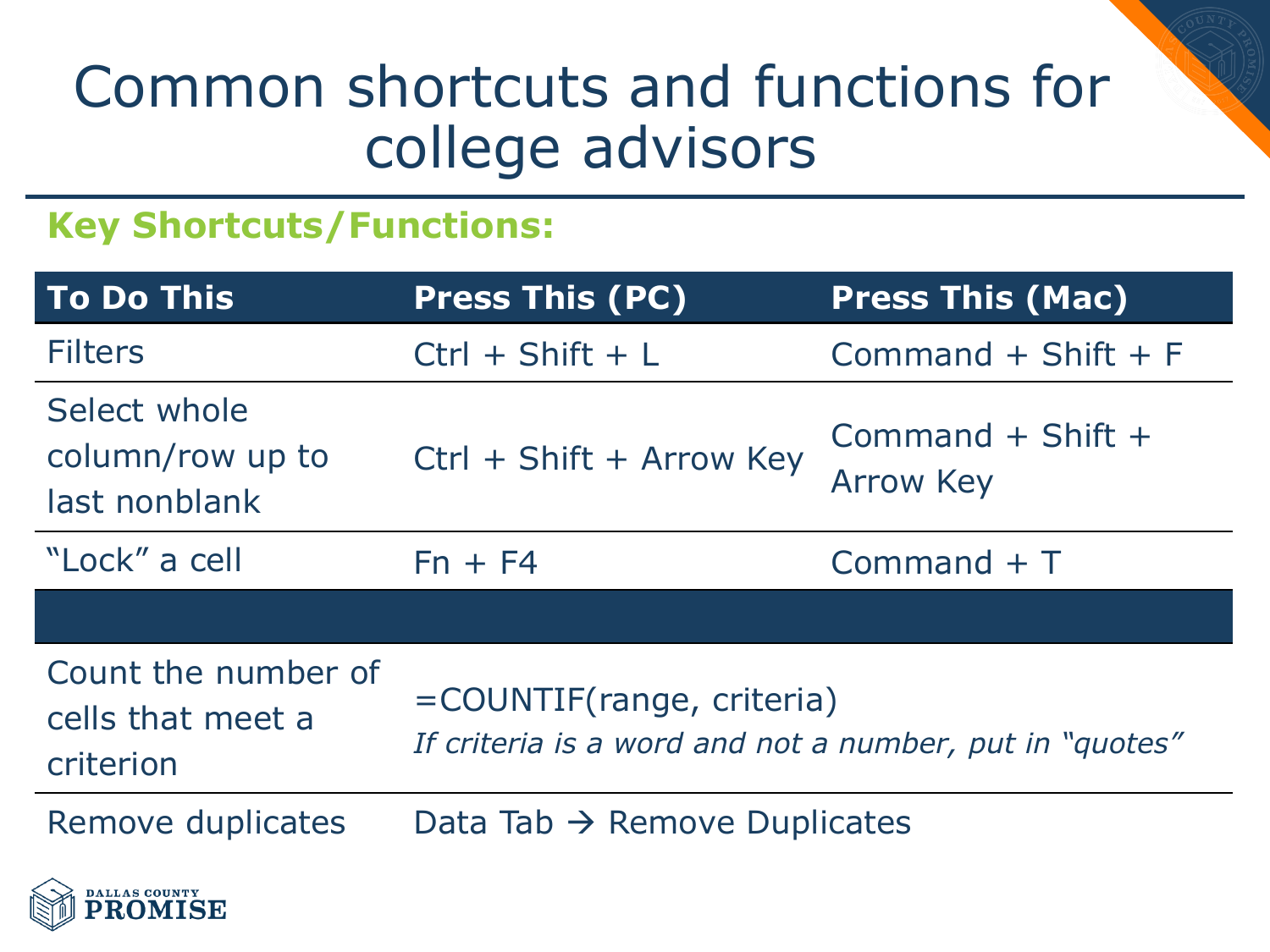## Creating Rosters

**IndexMatch formula** allows you to combine information from multiple spreadsheets. For example, you could pull FAFSA completion data over to a master senior roster to see who has not completed FAFSA yet.

| $= INDEX$ | (Array,                                                                                                                                           | <b>MATCH</b> | (lookup_value, Lookup_array, 0))                                                                                                                                             |                                                                                                                                |                                                              |
|-----------|---------------------------------------------------------------------------------------------------------------------------------------------------|--------------|------------------------------------------------------------------------------------------------------------------------------------------------------------------------------|--------------------------------------------------------------------------------------------------------------------------------|--------------------------------------------------------------|
|           | Select the<br>whole<br>column I<br>want to<br>return a<br>value from.<br>This is<br>where the<br>data I want<br>to pull into<br>my page<br>lives. |              | My lookup value Column I want<br>(school ID,<br>student ID,<br>whatever<br>unique identifier<br>I want to<br>"match" on.<br>One cell in the<br>document I'm<br>pulling into. | to look up<br>against. This is<br>the whole<br>column where<br>the student ID<br>lives in the<br>document I'm<br>pulling from. | 0 means<br>you want<br>Excel to<br>return the<br>exact value |